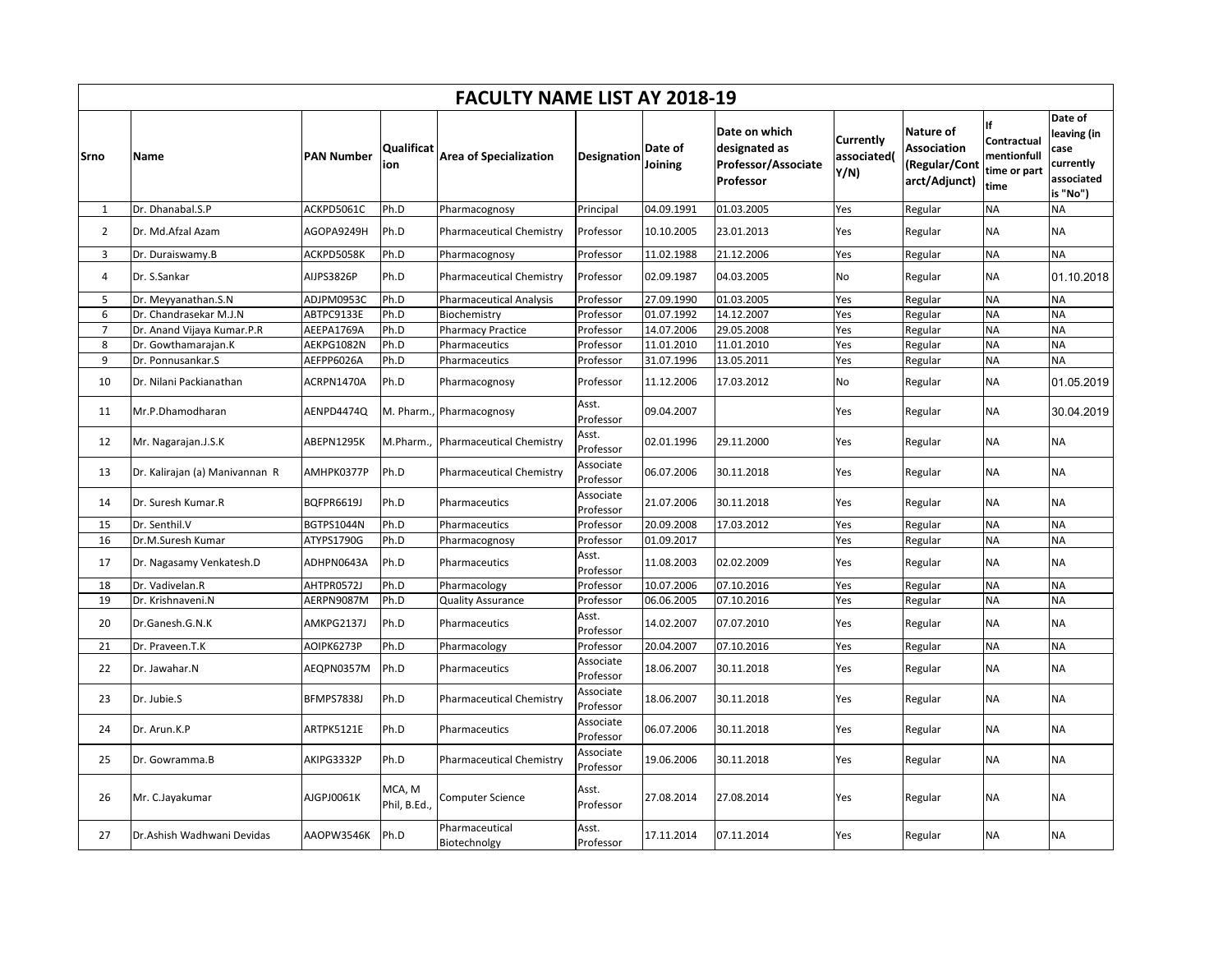| 28 | Dr. D.Raja                   | ANQPD7338F |          | M. Pharm., Pharmaceutics        | Asst.<br>Professor   | 16.04.2008 | 07.10.2016 | No  | Regular | <b>NA</b> | 17.11.2018 |
|----|------------------------------|------------|----------|---------------------------------|----------------------|------------|------------|-----|---------|-----------|------------|
| 29 | Dr. Jeyaprakash.M.R          | APZPR6525D | Ph.D     | <b>Pharmaceutical Analysis</b>  | Asst.<br>Professor   | 01.09.2007 | 07.10.2016 | Yes | Regular | <b>NA</b> | <b>NA</b>  |
| 30 | Dr. Rajesh Kumar.R           | BEZPK6353L | Ph.D     | Pharmaceutical<br>Biotechnolgy  | Lecturer             | 07.09.2007 |            | Yes | Regular | NA        | <b>NA</b>  |
| 31 | Dr. Gomathy.S                | CEYPS1179E | Ph.D     | <b>Pharmaceutical Chemistry</b> | Asst.<br>Professor   | 22.10.2008 | 07.10.2016 | Yes | Regular | NA        | <b>NA</b>  |
| 32 | Dr. Babu.B                   | AISPB5154G | Ph.D     | <b>Pharmaceutical Analysis</b>  | Lecturer             | 16.09.2009 |            | Yes | Regular | <b>NA</b> | <b>NA</b>  |
| 33 | Dr. Deepalakshmi.M           | BSGPM5076F | Ph.D     | <b>Pharmacy Practice</b>        | Lecturer             | 12.10.2011 |            | Yes | Regular | <b>NA</b> | <b>NA</b>  |
| 34 | Ms. Roopa.B.S                | AGXPR9822L | M.Pharm. | <b>Pharmacy Practice</b>        | Lecturer             | 19.10.2011 |            | Yes | Regular | NA        | <b>NA</b>  |
| 35 | Dr. Sadagoban.G.K            | EZAPS0471J | Pharm.D  | <b>Pharmacy Practice</b>        | Lecturer             | 08.01.2014 |            | Yes | Regular | <b>NA</b> | <b>NA</b>  |
| 36 | Mr. Shiva Rama Krishnan B    | CCAPB5290H | M.Pharm. | <b>Pharmacy Practice</b>        | Lecturer             | 01.08.2015 |            | Yes | Regular | <b>NA</b> | <b>NA</b>  |
| 37 | Dr. Justin.A                 | AUOPA0191J | Ph.D     | Pharmacology                    | Asst.<br>Professor   | 01.08.2015 | 24.12.2016 | Yes | Regular | <b>NA</b> | <b>NA</b>  |
| 38 | Dr. Karri VVS Narayana Reddy | AIHPN6440J | Ph.D     | Pharmaceutics                   | Lecturer             | 01.08.2015 |            | Yes | Regular | <b>NA</b> | <b>NA</b>  |
| 39 | Dr. Swathi Swaroopa B        | APWPB4597J | Pharm.D  | <b>Pharmacy Practice</b>        | Lecturer             | 28.01.2016 |            | Yes | Regular | <b>NA</b> | <b>NA</b>  |
| 40 | Dr. Keerthana C              | CSXPK9309P | Pharm.D  | <b>Pharmacy Practice</b>        | Clinical<br>Resident | 01.02.2016 |            | Yes | Regular | NA        | <b>NA</b>  |
| 41 | Dr.Khayati Moudgil           | CVRPM9936K | Pharm.D  | <b>Pharmacy Practice</b>        | Clinical<br>Resident | 10.04.2017 |            | Yes | Regular | <b>NA</b> | <b>NA</b>  |
| 42 | Dr. Aneena Suresh            | FYIPS1448M | Pharm.D  | <b>Pharmacy Practice</b>        | Lecturer             | 01.12.2016 |            | Yes | Regular | <b>NA</b> | <b>NA</b>  |
| 43 | Mr. R Arun                   | BQVPA1718F |          | M. Pharm., Pharmaceutics        | Lecturer             | 01.12.2017 |            | Yes | Regular | NA        | <b>NA</b>  |
| 44 | Mr. H N Vishwas              | AKOPV0781H |          | M. Pharm., Pharmacy Practice    | Lecturer             | 18.01.2018 |            | Yes | Regular | <b>NA</b> | <b>NA</b>  |
| 45 | Mr. J Saravanan              | AMOPJ7067N |          | M. Pharm., Pharmacology         | Lecturer             | 01.08.2018 |            | Yes | Regular | NA        | <b>NA</b>  |
| 46 | Mr. G Ramu                   | ASHPR5884N |          | M. Pharm., Pharmacognosy        | Lecturer             | 06.08.2018 |            | Yes | Regular | <b>NA</b> | <b>NA</b>  |
| 47 | Dr Divakar S                 | BIGPD3776B | Ph.D     | Pharmacology                    | Lecturer             | 22.03.2019 |            | Yes | Regular | <b>NA</b> | <b>NA</b>  |
| 48 | Dr. Rajendran.K              | APVPK4650C | Ph.D     | Pharmacognosy                   | Lecturer             | 17.06.2019 |            | Yes | Regular | <b>NA</b> | <b>NA</b>  |
| 49 | Ms. Priya Dharshini S        | DDJPP7159G |          | M. Pharm., Pharmacognosy        | Lecturer             | 17.06.2019 |            | Yes | Regular | <b>NA</b> | <b>NA</b>  |
| 50 | Dr Srikanth Jupudi           | AIOPJ4979H | Ph.D     | <b>Pharmaceutical Chemistry</b> | Lecturer             | 17.06.2019 |            | Yes | Regular | <b>NA</b> | <b>NA</b>  |
| 51 | Dr Gomathy S                 | ANXPT7028G | Ph.D     | <b>Pharmaceutical Chemistry</b> | Lecturer             | 17.06.2019 |            | Yes | Regular | NA        | <b>NA</b>  |
| 52 | Dr.Santhosh kumar .R         | EKZPS4149P | Pharm.D  | <b>Pharmacy Practice</b>        | Lecturer             | 17.06.2019 |            | Yes | Regular | <b>NA</b> | <b>NA</b>  |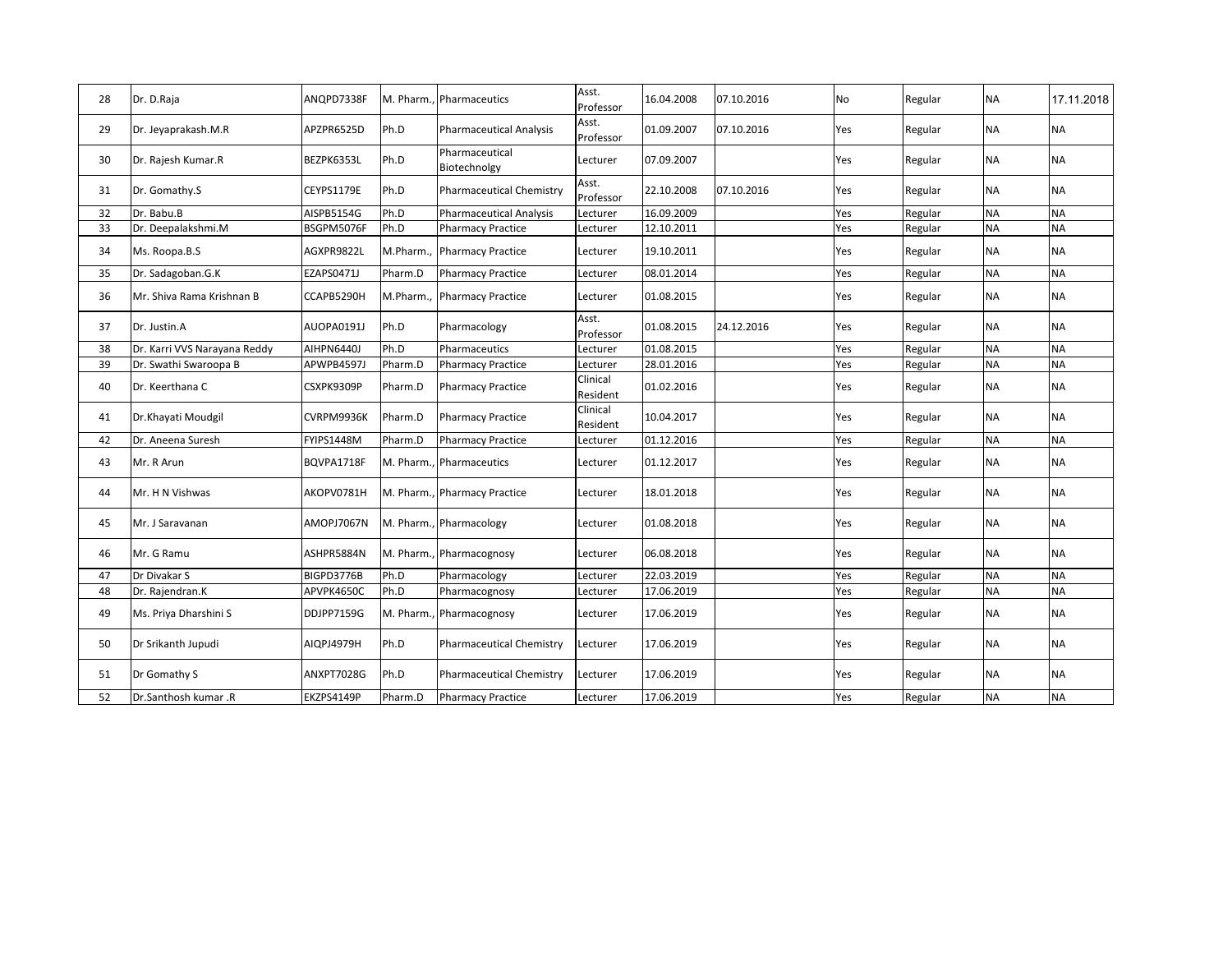|                |                                |                   |                        | <b>FACULTY NAME LIST AY 2019-20</b> |                        |                    |                                                                    |                                  |                                                            |                                                          |                                                                       |
|----------------|--------------------------------|-------------------|------------------------|-------------------------------------|------------------------|--------------------|--------------------------------------------------------------------|----------------------------------|------------------------------------------------------------|----------------------------------------------------------|-----------------------------------------------------------------------|
| <b>Srno</b>    | <b>Name</b>                    | <b>PAN Number</b> | Qualificat<br>ion      | <b>Area of Specialization</b>       | <b>Designation</b>     | Date of<br>Joining | Date on which<br>designated as<br>Professor/Associate<br>Professor | Currently<br>associated(<br>Y/N) | Nature of<br>Association<br>(Regular/Cont<br>arct/Adjunct) | If<br>Contractual<br>mentionfull<br>time or part<br>time | Date of<br>leaving (in<br>case<br>currently<br>associated<br>is "No") |
| 1              | Dr. Dhanabal.S.P               | ACKPD5061C        | Ph.D                   | Pharmacognosy                       | Principal              | 04.09.1991         | 01.03.2005                                                         | Yes                              | Regular                                                    | ΝA                                                       | <b>NA</b>                                                             |
| $\overline{2}$ | Dr. Md.Afzal Azam              | AGOPA9249H        | Ph.D                   | <b>Pharmaceutical Chemistry</b>     | Professor              | 10.10.2005         | 23.01.2013                                                         | Yes                              | Regular                                                    | <b>NA</b>                                                | <b>NA</b>                                                             |
| 3              | Dr. Duraiswamy.B               | ACKPD5058K        | Ph.D                   | Pharmacognosy                       | Professor              | 11.02.1988         | 21.12.2006                                                         | Yes                              | Regular                                                    | <b>NA</b>                                                | <b>NA</b>                                                             |
| 4              | Dr. Meyyanathan.S.N            | ADJPM0953C        | Ph.D                   | Pharmaceutical Analysis             | Professor              | 27.09.1990         | 01.03.2005                                                         | Yes                              | Regular                                                    | <b>NA</b>                                                | <b>NA</b>                                                             |
| 5              | Dr.Chandrasekar M.J.N          | ABTPC9133E        | Ph.D                   | Biochemistry                        | Professor              | 01.07.1992         | 14.12.2007                                                         | Yes                              | Regular                                                    | <b>NA</b>                                                | <b>NA</b>                                                             |
| 6              | Dr. Anand Vijaya Kumar.P.R     | AEEPA1769A        | Ph.D                   | Pharmacy Practice                   | Professor              | 14.07.2006         | 29.05.2008                                                         | Yes                              | Regular                                                    | <b>NA</b>                                                | <b>NA</b>                                                             |
| $\overline{7}$ | Dr. Gowthamarajan.K            | AEKPG1082N        | Ph.D                   | Pharmaceutics                       | Professor              | 11.01.2010         | 11.01.2010                                                         | Yes                              | Regular                                                    | <b>NA</b>                                                | <b>NA</b>                                                             |
| 8              | Dr. Ponnusankar.S              | AEFPP6026A        | Ph.D                   | Pharmaceutics                       | Professor              | 31.07.1996         | 13.05.2011                                                         | Yes                              | Regular                                                    | <b>NA</b>                                                | <b>NA</b>                                                             |
| 9              | Dr. Nagarajan.J.S.K            | ABEPN1295K        | Ph.D                   | <b>Pharmaceutical Chemistry</b>     | Asst.<br>Professor     | 02.01.1996         | 29.11.2000                                                         | Yes                              | Regular                                                    | <b>NA</b>                                                | <b>NA</b>                                                             |
| 10             | Dr. Kalirajan (a) Manivannan R | AMHPK0377P        | Ph.D                   | <b>Pharmaceutical Chemistry</b>     | Associate<br>Professor | 06.07.2006         | 30.11.2018                                                         | Yes                              | Regular                                                    | <b>NA</b>                                                | <b>NA</b>                                                             |
| 11             | Dr. Suresh Kumar.R             | BQFPR6619J        | Ph.D                   | Pharmaceutics                       | Associate<br>Professor | 21.07.2006         | 30.11.2018                                                         | Yes                              | Regular                                                    | <b>NA</b>                                                | <b>NA</b>                                                             |
| 12             | Dr. Senthil.V                  | BGTPS1044N        | Ph.D                   | Pharmaceutics                       | Professor              | 20.09.2008         | 17.03.2012                                                         | Yes                              | Regular                                                    | <b>NA</b>                                                | <b>NA</b>                                                             |
| 13             | Dr.M.Suresh Kumar              | ATYPS1790G        | Ph.D                   | Pharmacognosy                       | Professor              | 01.09.2017         |                                                                    | Yes                              | Regular                                                    | <b>NA</b>                                                | <b>NA</b>                                                             |
| 14             | Dr. Nagasamy Venkatesh.D       | ADHPN0643A        | Ph.D                   | Pharmaceutics                       | Asst.<br>Professor     | 11.08.2003         | 02.02.2009                                                         | Yes                              | Regular                                                    | <b>NA</b>                                                | <b>NA</b>                                                             |
| 15             | Dr. Vadivelan.R                | AHTPR0572J        | Ph.D                   | Pharmacology                        | Professor              | 10.07.2006         | 07.10.2016                                                         | Yes                              | Regular                                                    | <b>NA</b>                                                | <b>NA</b>                                                             |
| 16             | Dr. Krishnaveni.N              | AERPN9087M        | Ph.D                   | Quality Assurance                   | Professor              | 06.06.2005         | 07.10.2016                                                         | Yes                              | Regular                                                    | <b>NA</b>                                                | <b>NA</b>                                                             |
| 17             | Dr.Ganesh.G.N.K                | AMKPG2137J        | Ph.D                   | Pharmaceutics                       | Asst.<br>Professor     | 14.02.2007         | 07.07.2010                                                         | Yes                              | Regular                                                    | <b>NA</b>                                                | <b>NA</b>                                                             |
| 18             | Dr. Praveen.T.K                | AOIPK6273P        | Ph.D                   | Pharmacology                        | Professor              | 20.04.2007         | 07.10.2016                                                         | Yes                              | Regular                                                    | <b>NA</b>                                                | <b>NA</b>                                                             |
| 19             | Dr. Jawahar.N                  | AEQPN0357M        | Ph.D                   | Pharmaceutics                       | Associate<br>Professor | 18.06.2007         | 30.11.2018                                                         | Yes                              | Regular                                                    | <b>NA</b>                                                | <b>NA</b>                                                             |
| 20             | Dr. Jubie.S                    | BFMPS7838J        | Ph.D                   | <b>Pharmaceutical Chemistry</b>     | Associate<br>Professor | 18.06.2007         | 30.11.2018                                                         | Yes                              | Regular                                                    | <b>NA</b>                                                | <b>NA</b>                                                             |
| 21             | Dr. Arun.K.P                   | ARTPK5121E        | Ph.D                   | Pharmaceutics                       | Associate<br>Professor | 06.07.2006         | 30.11.2018                                                         | Yes                              | Regular                                                    | <b>NA</b>                                                | <b>NA</b>                                                             |
| 22             | Dr. Gowramma.B                 | AKIPG3332P        | Ph.D                   | <b>Pharmaceutical Chemistry</b>     | Associate<br>Professor | 19.06.2006         | 30.11.2018                                                         | Yes                              | Regular                                                    | <b>NA</b>                                                | <b>NA</b>                                                             |
| 23             | Mr. C.Jayakumar                | AJGPJ0061K        | MCA, M<br>Phil, B.Ed., | Computer Science                    | Asst.<br>Professor     | 27.08.2014         | 27.08.2014                                                         | Yes                              | Regular                                                    | NA                                                       | <b>NA</b>                                                             |
| 24             | Dr.Ashish Wadhwani Devidas     | AAOPW3546K        | Ph.D                   | Pharmaceutical<br>Biotechnolgy      | Asst.<br>Professor     | 17.11.2014         | 07.11.2014                                                         | Yes                              | Regular                                                    | <b>NA</b>                                                | <b>NA</b>                                                             |
| 25             | Dr. Jeyaprakash.M.R            | APZPR6525D        | Ph.D                   | <b>Pharmaceutical Analysis</b>      | Asst.<br>Professor     | 01.09.2007         | 07.10.2016                                                         | Yes                              | Regular                                                    | <b>NA</b>                                                | <b>NA</b>                                                             |
| 26             | Dr. Rajesh Kumar.R             | BEZPK6353L        | Ph.D                   | Pharmaceutical<br>Biotechnolgy      | Lecturer               | 07.09.2007         |                                                                    | Yes                              | Regular                                                    | <b>NA</b>                                                | <b>NA</b>                                                             |
| 27             | Dr. Gomathy.S                  | CEYPS1179E        | Ph.D                   | <b>Pharmaceutical Chemistry</b>     | Asst.<br>Professor     | 22.10.2008         | 07.10.2016                                                         | Yes                              | Regular                                                    | <b>NA</b>                                                | <b>NA</b>                                                             |
| 28             | Dr. Babu.B                     | AISPB5154G        | Ph.D                   | <b>Pharmaceutical Analysis</b>      | Lecturer               | 16.09.2009         |                                                                    | Yes                              | Regular                                                    | <b>NA</b>                                                | <b>NA</b>                                                             |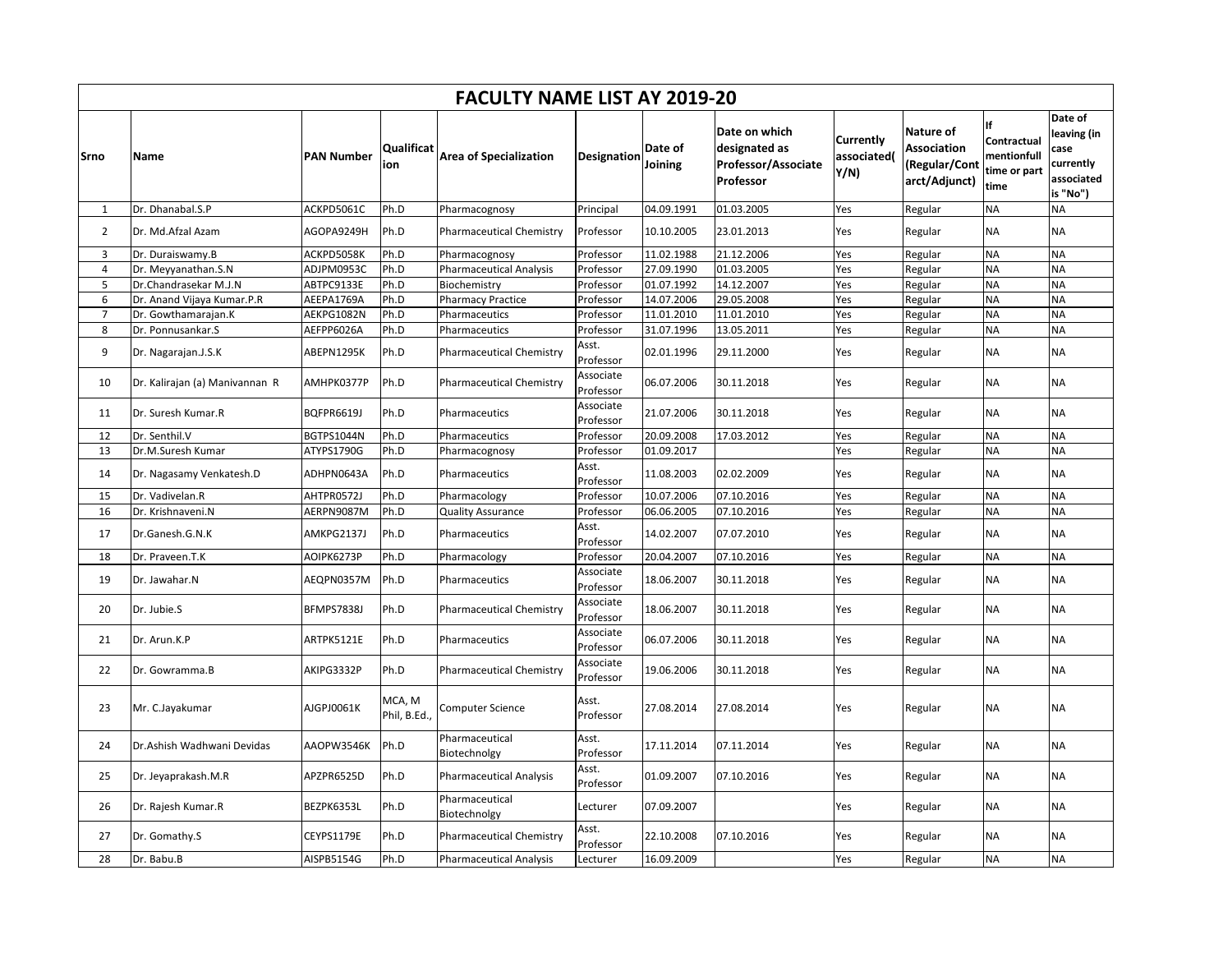| 29 | Dr. Deepalakshmi.M           | BSGPM5076F        | Ph.D    | <b>Pharmacy Practice</b>        | Lecturer             | 12.10.2011 |            | Yes | Regular | <b>NA</b> | <b>NA</b> |
|----|------------------------------|-------------------|---------|---------------------------------|----------------------|------------|------------|-----|---------|-----------|-----------|
| 30 | Dr. Roopa.B.S                | AGXPR9822L        |         | M.Pharm., Pharmacy Practice     | Lecturer             | 19.10.2011 |            | Yes | Regular | <b>NA</b> | <b>NA</b> |
| 31 | Dr. Sadagoban.G.K            | EZAPS0471J        | Pharm.D | <b>Pharmacy Practice</b>        | Lecturer             | 08.01.2014 |            | Yes | Regular | <b>NA</b> | <b>NA</b> |
| 32 | Mr. Shiva Rama Krishnan B    | CCAPB5290H        |         | M.Pharm., Pharmacy Practice     | Lecturer             | 01.08.2015 |            | Yes | Regular | <b>NA</b> | <b>NA</b> |
| 33 | Dr. Justin.A                 | AUOPA0191J        | Ph.D    | Pharmacology                    | Asst.<br>Professor   | 01.08.2015 | 24.12.2016 | Yes | Regular | <b>NA</b> | <b>NA</b> |
| 34 | Dr. Karri VVS Narayana Reddy | AIHPN6440J        | Ph.D    | Pharmaceutics                   | Lecturer             | 01.08.2015 |            | Yes | Regular | <b>NA</b> | <b>NA</b> |
| 35 | Dr. Swathi Swaroopa B        | APWPB4597J        | Pharm.D | <b>Pharmacy Practice</b>        | Lecturer             | 28.01.2016 |            | Yes | Regular | <b>NA</b> | <b>NA</b> |
| 36 | Dr. Keerthana C              | CSXPK9309P        | Pharm.D | <b>Pharmacy Practice</b>        | Clinical<br>Resident | 01.02.2016 |            | Yes | Regular | <b>NA</b> | <b>NA</b> |
| 37 | Dr.Khayati Moudgil           | CVRPM9936K        | Pharm.D | <b>Pharmacy Practice</b>        | Clinical<br>Resident | 10.04.2017 |            | Yes | Regular | <b>NA</b> | <b>NA</b> |
| 38 | Dr. Aneena Suresh            | <b>FYIPS1448M</b> | Pharm.D | <b>Pharmacy Practice</b>        | Lecturer             | 01.12.2016 |            | Yes | Regular | <b>NA</b> | <b>NA</b> |
| 39 | Mr. R Arun                   | BOVPA1718F        |         | M. Pharm., Pharmaceutics        | Lecturer             | 01.12.2017 |            | Yes | Regular | <b>NA</b> | <b>NA</b> |
| 40 | Mr. H N Vishwas              | AKOPV0781H        |         | M. Pharm., Pharmacy Practice    | Lecturer             | 18.01.2018 |            | Yes | Regular | <b>NA</b> | <b>NA</b> |
| 41 | Mr. J Saravanan              | AMOPJ7067N        |         | M. Pharm., Pharmacology         | Lecturer             | 01.08.2018 |            | Yes | Regular | <b>NA</b> | <b>NA</b> |
| 42 | Mr. G Ramu                   | ASHPR5884N        |         | M. Pharm., Pharmacognosy        | Lecturer             | 06.08.2018 |            | Yes | Regular | <b>NA</b> | <b>NA</b> |
| 43 | Dr Divakar S                 | BIGPD3776B        | Ph.D    | Pharmacology                    | Lecturer             | 22.03.2019 |            | Yes | Regular | <b>NA</b> | <b>NA</b> |
| 44 | Dr. Rajendran.K              | APVPK4650C        | Ph.D    | Pharmacognosy                   | Lecturer             | 17.06.2019 |            | Yes | Regular | <b>NA</b> | <b>NA</b> |
| 45 | Ms. Priya Dharshini S        | <b>DDJPP7159G</b> |         | M. Pharm., Pharmacognosy        | Lecturer             | 17.06.2019 |            | Yes | Regular | <b>NA</b> | <b>NA</b> |
| 46 | Dr Srikanth Jupudi           | AIQPJ4979H        | Ph.D    | <b>Pharmaceutical Chemistry</b> | Lecturer             | 17.06.2019 |            | Yes | Regular | <b>NA</b> | <b>NA</b> |
| 47 | Dr Gomathy S                 | ANXPT7028G        | Ph.D    | Pharmaceutical Chemistry        | Lecturer             | 17.06.2019 |            | Yes | Regular | <b>NA</b> | <b>NA</b> |
| 48 | Dr.Santhosh kumar .R         | EKZPS4149P        | Pharm.D | <b>Pharmacy Practice</b>        | Lecturer             | 17.06.2019 |            | Yes | Regular | <b>NA</b> | <b>NA</b> |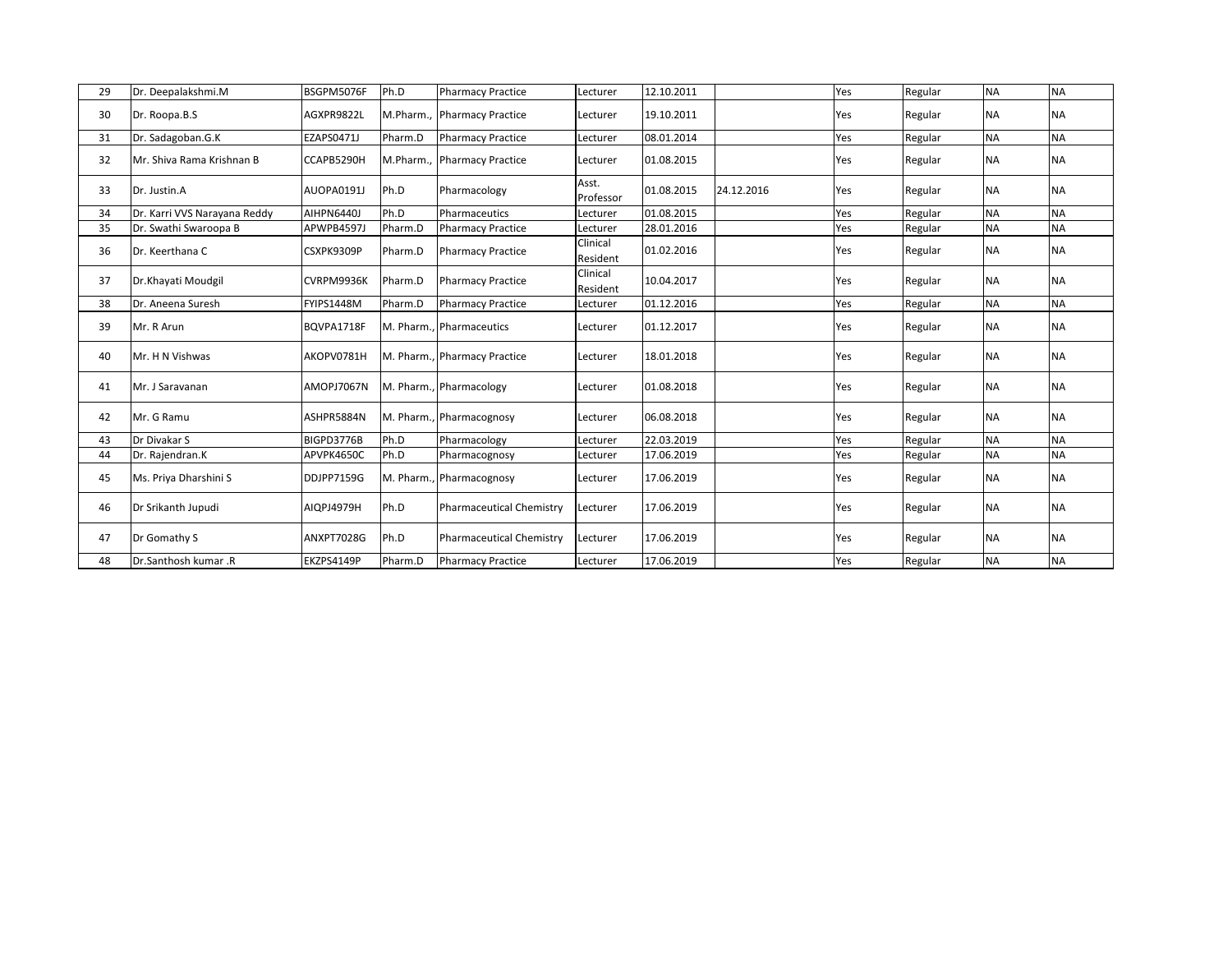|                |                                |                   |                          | <b>FACULTY NAME LIST AY 2020-21</b> |                        |                    |                                                                    |                                  |                                                                   |                                                          |                                                                       |
|----------------|--------------------------------|-------------------|--------------------------|-------------------------------------|------------------------|--------------------|--------------------------------------------------------------------|----------------------------------|-------------------------------------------------------------------|----------------------------------------------------------|-----------------------------------------------------------------------|
| Srno           | <b>Name</b>                    | <b>PAN Number</b> | <b>Qualificat</b><br>ion | <b>Area of Specialization</b>       | Designation            | Date of<br>Joining | Date on which<br>designated as<br>Professor/Associate<br>Professor | Currently<br>associated(<br>Y/N) | Nature of<br><b>Association</b><br>(Regular/Cont<br>arct/Adjunct) | ١f<br>Contractual<br>mentionfull<br>time or part<br>time | Date of<br>leaving (in<br>case<br>currently<br>associated<br>is "No") |
| $\mathbf{1}$   | Dr. Dhanabal.S.P               | ACKPD5061C        | Ph.D                     | Pharmacognosy                       | Principal              | 04.09.1991         | 01.03.2005                                                         | Yes                              | Regular                                                           | <b>NA</b>                                                | <b>NA</b>                                                             |
| $\overline{2}$ | Dr. Md.Afzal Azam              | AGOPA9249H        | Ph.D                     | <b>Pharmaceutical Chemistry</b>     | Professor              | 10.10.2005         | 23.01.2013                                                         | Yes                              | Regular                                                           | <b>NA</b>                                                | <b>NA</b>                                                             |
| 3              | Dr. Duraiswamy.B               | ACKPD5058K        | Ph.D                     | Pharmacognosy                       | Professor              | 11.02.1988         | 21.12.2006                                                         | Yes                              | Regular                                                           | <b>NA</b>                                                | <b>NA</b>                                                             |
| $\overline{4}$ | Dr. Meyyanathan.S.N            | ADJPM0953C        | Ph.D                     | <b>Pharmaceutical Analysis</b>      | Professor              | 27.09.1990         | 01.03.2005                                                         | Yes                              | Regular                                                           | <b>NA</b>                                                | <b>NA</b>                                                             |
| 5              | Dr.Chandrasekar M.J.N          | ABTPC9133E        | Ph.D                     | Biochemistry                        | Professor              | 01.07.1992         | 14.12.2007                                                         | No                               | Regular                                                           | <b>NA</b>                                                | 01.01.2021                                                            |
| 6              | Dr. Anand Vijaya Kumar.P.R     | AEEPA1769A        | Ph.D                     | <b>Pharmacy Practice</b>            | Professor              | 14.07.2006         | 29.05.2008                                                         | Yes                              | Regular                                                           | <b>NA</b>                                                | <b>NA</b>                                                             |
| $\overline{7}$ | Dr. Gowthamarajan.K            | AEKPG1082N        | Ph.D                     | Pharmaceutics                       | Professor              | 11.01.2010         | 11.01.2010                                                         | Yes                              | Regular                                                           | <b>NA</b>                                                | <b>NA</b>                                                             |
| 8              | Dr. Ponnusankar.S              | AEFPP6026A        | Ph.D                     | Pharmaceutics                       | Professor              | 31.07.1996         | 13.05.2011                                                         | Yes                              | Regular                                                           | <b>NA</b>                                                | <b>NA</b>                                                             |
| 9              | Dr. Nagarajan.J.S.K            | ABEPN1295K        | Ph.D                     | <b>Pharmaceutical Chemistry</b>     | Asst.<br>Professor     | 02.01.1996         | 29.11.2000                                                         | Yes                              | Regular                                                           | <b>NA</b>                                                | <b>NA</b>                                                             |
| 10             | Dr. Kalirajan (a) Manivannan R | AMHPK0377P        | Ph.D                     | <b>Pharmaceutical Chemistry</b>     | Associate<br>Professor | 06.07.2006         | 30.11.2018                                                         | Yes                              | Regular                                                           | <b>NA</b>                                                | <b>NA</b>                                                             |
| 11             | Dr. Suresh Kumar.R             | <b>BQFPR6619J</b> | Ph.D                     | Pharmaceutics                       | Associate<br>Professor | 21.07.2006         | 30.11.2018                                                         | Yes                              | Regular                                                           | <b>NA</b>                                                | <b>NA</b>                                                             |
| 12             | Dr. Senthil.V                  | BGTPS1044N        | Ph.D                     | Pharmaceutics                       | Professor              | 20.09.2008         | 17.03.2012                                                         | Yes                              | Regular                                                           | <b>NA</b>                                                | <b>NA</b>                                                             |
| 13             | Dr.M.Suresh Kumar              | ATYPS1790G        | Ph.D                     | Pharmacognosy                       | Professor              | 01.09.2017         |                                                                    | No                               | Regular                                                           | <b>NA</b>                                                | 16.012021                                                             |
| 14             | Dr. Nagasamy Venkatesh.D       | ADHPN0643A        | Ph.D                     | Pharmaceutics                       | Asst.<br>Professor     | 11.08.2003         | 02.02.2009                                                         | Yes                              | Regular                                                           | <b>NA</b>                                                | <b>NA</b>                                                             |
| 15             | Dr. Vadivelan.R                | AHTPR0572J        | Ph.D                     | Pharmacology                        | Professor              | 10.07.2006         | 07.10.2016                                                         | Yes                              | Regular                                                           | <b>NA</b>                                                | <b>NA</b>                                                             |
| 16             | Dr. Krishnaveni.N              | AERPN9087M        | Ph.D                     | <b>Quality Assurance</b>            | Professor              | 06.06.2005         | 07.10.2016                                                         | Yes                              | Regular                                                           | <b>NA</b>                                                | <b>NA</b>                                                             |
| 17             | Dr.Ganesh.G.N.K                | AMKPG2137J        | Ph.D                     | Pharmaceutics                       | Asst.<br>Professor     | 14.02.2007         | 07.07.2010                                                         | Yes                              | Regular                                                           | <b>NA</b>                                                | <b>NA</b>                                                             |
| 18             | Dr. Praveen.T.K                | AOIPK6273P        | Ph.D                     | Pharmacology                        | Professor              | 20.04.2007         | 07.10.2016                                                         | Yes                              | Regular                                                           | <b>NA</b>                                                | <b>NA</b>                                                             |
| 19             | Dr. Jawahar.N                  | AEQPN0357M        | Ph.D                     | Pharmaceutics                       | Associate<br>Professor | 18.06.2007         | 30.11.2018                                                         | Yes                              | Regular                                                           | <b>NA</b>                                                | <b>NA</b>                                                             |
| 20             | Dr. Jubie.S                    | BFMPS7838J        | Ph.D                     | <b>Pharmaceutical Chemistry</b>     | Associate<br>Professor | 18.06.2007         | 30.11.2018                                                         | Yes                              | Regular                                                           | <b>NA</b>                                                | <b>NA</b>                                                             |
| 21             | Dr. Arun.K.P                   | ARTPK5121E        | Ph.D                     | Pharmaceutics                       | Associate<br>Professor | 06.07.2006         | 30.11.2018                                                         | Yes                              | Regular                                                           | <b>NA</b>                                                | <b>NA</b>                                                             |
| 22             | Dr. Gowramma.B                 | AKIPG3332P        | Ph.D                     | <b>Pharmaceutical Chemistry</b>     | Associate<br>Professor | 19.06.2006         | 30.11.2018                                                         | Yes                              | Regular                                                           | <b>NA</b>                                                | <b>NA</b>                                                             |
| 23             | Mr. C.Jayakumar                | AJGPJ0061K        | MCA, M<br>Phil, B.Ed.,   | Computer Science                    | Asst.<br>Professor     | 27.08.2014         | 27.08.2014                                                         | Yes                              | Regular                                                           | <b>NA</b>                                                | <b>NA</b>                                                             |
| 24             | Dr.Ashish Wadhwani Devidas     | AAOPW3546K        | Ph.D                     | Pharmaceutical<br>Biotechnolgy      | Asst.<br>Professor     | 17.11.2014         | 07.11.2014                                                         | No                               | Regular                                                           | <b>NA</b>                                                | 27.11.2020                                                            |
| 25             | Dr. Jeyaprakash.M.R            | APZPR6525D        | Ph.D                     | <b>Pharmaceutical Analysis</b>      | Asst.<br>Professor     | 01.09.2007         | 07.10.2016                                                         | Yes                              | Regular                                                           | <b>NA</b>                                                | <b>NA</b>                                                             |
| 26             | Dr. Rajesh Kumar.R             | BEZPK6353L        | Ph.D                     | Pharmaceutical<br>Biotechnolgy      | Lecturer               | 07.09.2007         |                                                                    | Yes                              | Regular                                                           | <b>NA</b>                                                | <b>NA</b>                                                             |
| 27             | Dr. Gomathy.S                  | CEYPS1179E        | Ph.D                     | <b>Pharmaceutical Chemistry</b>     | Asst.<br>Professor     | 22.10.2008         | 07.10.2016                                                         | Yes                              | Regular                                                           | <b>NA</b>                                                | <b>NA</b>                                                             |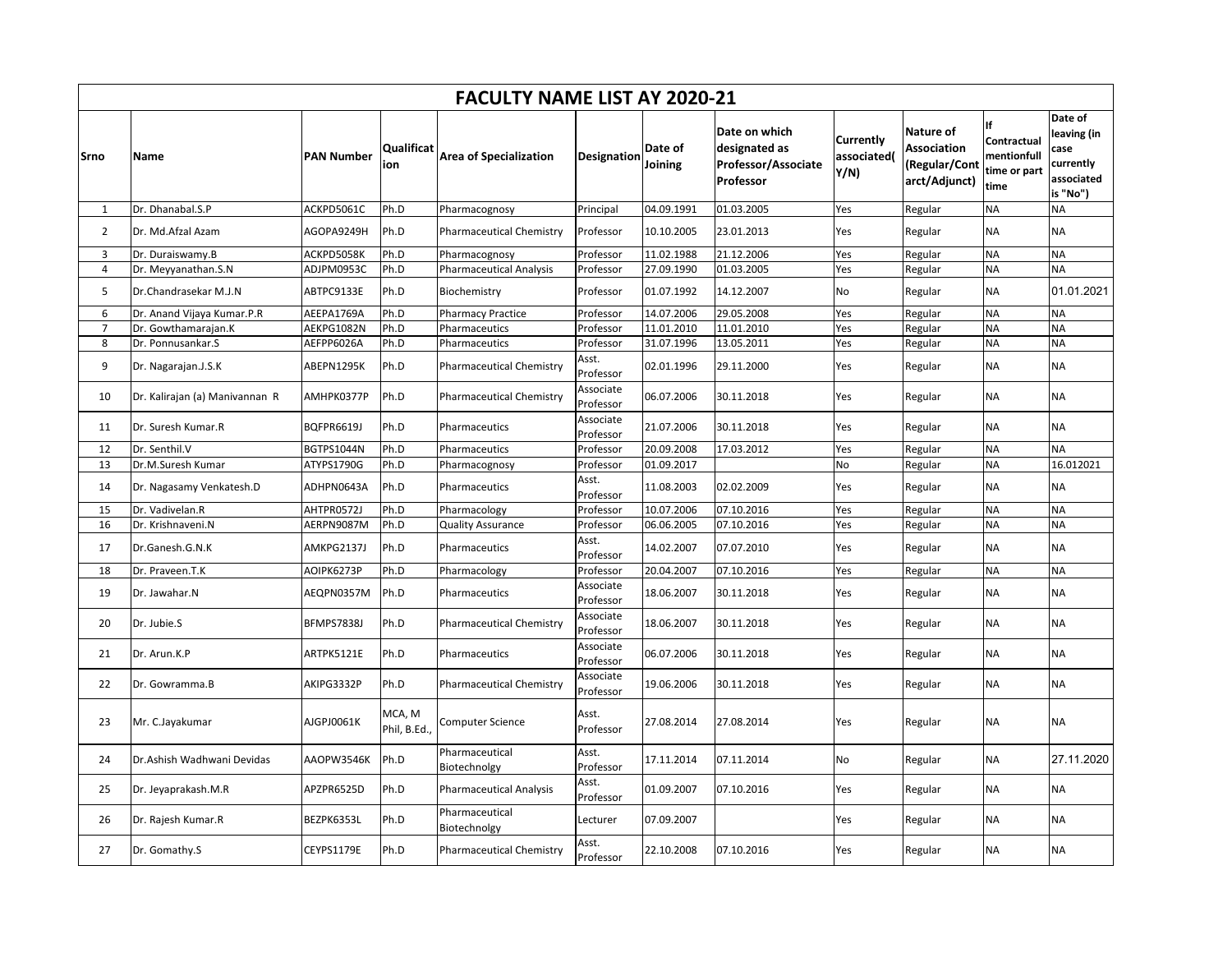| 28 | Dr. Babu.B                   | AISPB5154G | Ph.D      | <b>Pharmaceutical Analysis</b>  | Lecturer             | 16.09.2009 |            | Yes | Regular | <b>NA</b> | <b>NA</b>  |
|----|------------------------------|------------|-----------|---------------------------------|----------------------|------------|------------|-----|---------|-----------|------------|
| 29 | Dr. Deepalakshmi.M           | BSGPM5076F | Ph.D      | <b>Pharmacy Practice</b>        | Lecturer             | 12.10.2011 |            | Yes | Regular | <b>NA</b> | <b>NA</b>  |
| 30 | Dr. Roopa.B.S                | AGXPR9822L | M.Pharm.  | <b>Pharmacy Practice</b>        | Lecturer             | 19.10.2011 |            | Yes | Regular | <b>NA</b> | <b>NA</b>  |
| 31 | Dr. Sadagoban.G.K            | EZAPS0471J | Pharm.D   | <b>Pharmacy Practice</b>        | Lecturer             | 08.01.2014 |            | Yes | Regular | <b>NA</b> | <b>NA</b>  |
| 32 | Mr. Shiva Rama Krishnan B    | CCAPB5290H | M.Pharm., | <b>Pharmacy Practice</b>        | Lecturer             | 01.08.2015 |            | Yes | Regular | <b>NA</b> | <b>NA</b>  |
| 33 | Dr. Justin.A                 | AUOPA0191J | Ph.D      | Pharmacology                    | Asst.<br>Professor   | 01.08.2015 | 24.12.2016 | Yes | Regular | <b>NA</b> | <b>NA</b>  |
| 34 | Dr. Karri VVS Narayana Reddy | AIHPN6440J | Ph.D      | Pharmaceutics                   | Lecturer             | 01.08.2015 |            | Yes | Regular | <b>NA</b> | <b>NA</b>  |
| 35 | Dr. Swathi Swaroopa B        | APWPB4597J | Pharm.D   | <b>Pharmacy Practice</b>        | Lecturer             | 28.01.2016 |            | Yes | Regular | <b>NA</b> | <b>NA</b>  |
| 36 | Dr. Keerthana C              | CSXPK9309P | Pharm.D   | <b>Pharmacy Practice</b>        | Clinical<br>Resident | 01.02.2016 |            | Yes | Regular | <b>NA</b> | <b>NA</b>  |
| 37 | Dr.Khayati Moudgil           | CVRPM9936K | Pharm.D   | <b>Pharmacy Practice</b>        | Clinical<br>Resident | 10.04.2017 |            | No  | Regular | <b>NA</b> | 27.11.2020 |
| 38 | Dr. Aneena Suresh            | FYIPS1448M | Pharm.D   | <b>Pharmacy Practice</b>        | Lecturer             | 01.12.2016 |            | Yes | Regular | <b>NA</b> | <b>NA</b>  |
| 39 | Mr. R Arun                   | BQVPA1718F |           | M. Pharm., Pharmaceutics        | Lecturer             | 01.12.2017 |            | Yes | Regular | NA        | <b>NA</b>  |
| 40 | Mr. H N Vishwas              | AKOPV0781H |           | M. Pharm., Pharmacy Practice    | Lecturer             | 18.01.2018 |            | Yes | Regular | <b>NA</b> | <b>NA</b>  |
| 41 | Mr. J Saravanan              | AMOPJ7067N |           | M. Pharm., Pharmacology         | Lecturer             | 01.08.2018 |            | Yes | Regular | <b>NA</b> | <b>NA</b>  |
| 42 | Mr. G Ramu                   | ASHPR5884N |           | M. Pharm., Pharmacognosy        | Lecturer             | 06.08.2018 |            | Yes | Regular | <b>NA</b> | <b>NA</b>  |
| 43 | Dr Divakar S                 | BIGPD3776B | Ph.D      | Pharmacology                    | Lecturer             | 22.03.2019 |            | Yes | Regular | <b>NA</b> | <b>NA</b>  |
| 44 | Dr. Rajendran.K              | APVPK4650C | Ph.D      | Pharmacognosy                   | Lecturer             | 17.06.2019 |            | No  | Regular | <b>NA</b> | 05.03.2021 |
| 45 | Ms. Priya Dharshini S        | DDJPP7159G |           | M. Pharm., Pharmacognosy        | Lecturer             | 17.06.2019 |            | Yes | Regular | <b>NA</b> | <b>NA</b>  |
| 46 | Dr Srikanth Jupudi           | AIQPJ4979H | Ph.D      | <b>Pharmaceutical Chemistry</b> | _ecturer             | 17.06.2019 |            | Yes | Regular | ΝA        | <b>NA</b>  |
| 47 | Dr Gomathy S                 | ANXPT7028G | Ph.D      | <b>Pharmaceutical Chemistry</b> | Lecturer             | 17.06.2019 |            | Yes | Regular | <b>NA</b> | <b>NA</b>  |
| 48 | Dr.Santhosh kumar.R          | EKZPS4149P |           | M.Pharm., Pharmacy Practice     | Lecturer             | 17.06.2019 |            | No  | Regular | <b>NA</b> | 15.10.2020 |
| 49 | Dr.Vasanth Raj.P.            | ANSPP2531L | Ph.D      | Pharmaceutical<br>Biotechnolgy  | Asst.<br>Professor   | 12.10.2020 |            | Yes | Regular | ΝA        | <b>NA</b>  |
| 50 | Mr.Alin Bose.J.              | BZWPB6564N | M. Pharm  | Pharmaceutical<br>Biotechnolgy  | Lecturer             | 29.10.2020 |            | Yes | Regular | <b>NA</b> | <b>NA</b>  |
| 51 | Ms.Mohsina Hyder.K.          | DYCPM1112E |           | M. Pharm., Pharmacy Practice    | Lecturer             | 03.02.2021 |            | Yes | Regular | <b>NA</b> | <b>NA</b>  |
| 52 | Dr.J.Jeyaram Bharathi        | AZSPJ7158B | Pharm.D   | <b>Pharmacy Practice</b>        | Clinical<br>Resident | 03.02.2021 |            | Yes | Regular | <b>NA</b> | <b>NA</b>  |
| 53 | Dr.Kalakotla Shanker         | CEYPK2509C | Ph.D      | Pharmacognosy                   | Asst.<br>Professor   | 16.02.2021 |            | Yes | Regular | NΑ        | <b>NA</b>  |
| 54 | Dr.Priyanka Dwarampudi.L.    | ALBPD1671N | Ph.D      | Pharmacognosy                   | Lecturer             | 01.03.2021 |            | Yes | Regular | <b>NA</b> | <b>NA</b>  |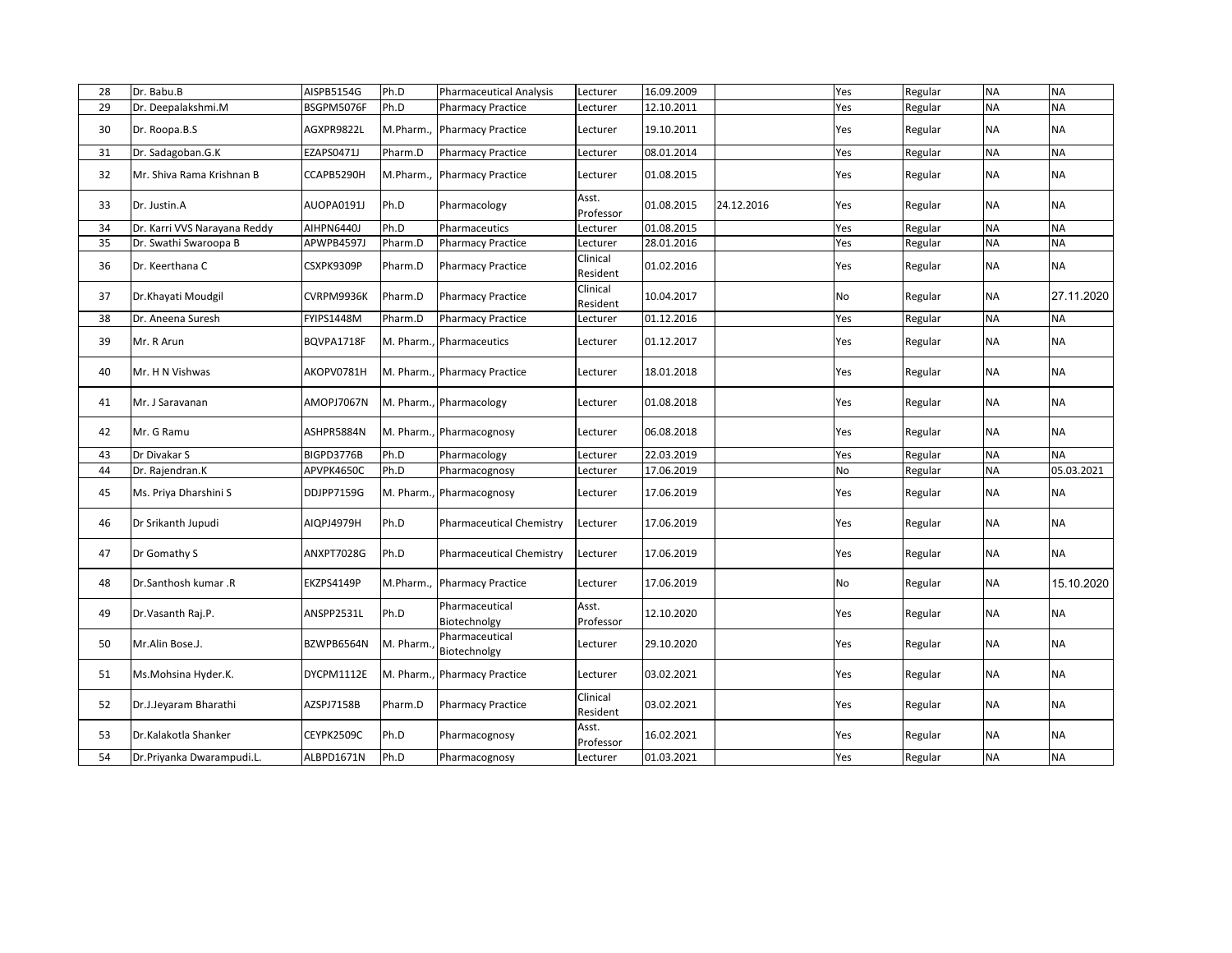## **FACULTY NAME LIST AY 2021-22**

| Srno           | Name                           | <b>PAN Number</b> | <b>Qualificat</b><br>ion | <b>Area of Specialization</b>   | <b>Designation</b>     | Date of<br>Joining | Date on which<br>designated as<br>Professor/Associate<br><b>Professor</b> | Currently<br>associated(<br>Y/N) | Nature of<br>Association<br>(Regular/Cont<br>arct/Adjunct) | Contractual<br>mentionfull<br>time or part<br>time | Date of<br>leaving (in<br>case<br>currently<br>associated<br>is "No") |
|----------------|--------------------------------|-------------------|--------------------------|---------------------------------|------------------------|--------------------|---------------------------------------------------------------------------|----------------------------------|------------------------------------------------------------|----------------------------------------------------|-----------------------------------------------------------------------|
| $\mathbf{1}$   | Dr. Dhanabal.S.P               | ACKPD5061C        | Ph.D                     | Pharmacognosy                   | Principal              | 04.09.1991         | 01.03.2005                                                                | Yes                              | Regular                                                    | <b>NA</b>                                          | <b>NA</b>                                                             |
| $\overline{2}$ | Dr. Md.Afzal Azam              | AGOPA9249H        | Ph.D                     | <b>Pharmaceutical Chemistry</b> | Professor              | 10.10.2005         | 23.01.2013                                                                | Yes                              | Regular                                                    | <b>NA</b>                                          | <b>NA</b>                                                             |
| 3              | Dr. Duraiswamy.B               | ACKPD5058K        | Ph.D                     | Pharmacognosy                   | Professor              | 11.02.1988         | 21.12.2006                                                                | Yes                              | Regular                                                    | <b>NA</b>                                          | <b>NA</b>                                                             |
| $\overline{4}$ | Dr. Meyyanathan.S.N            | ADJPM0953C        | Ph.D                     | <b>Pharmaceutical Analysis</b>  | Professor              | 27.09.1990         | 01.03.2005                                                                | Yes                              | Regular                                                    | <b>NA</b>                                          | <b>NA</b>                                                             |
| 5              | Dr. Anand Vijaya Kumar.P.R     | AEEPA1769A        | Ph.D                     | <b>Pharmacy Practice</b>        | Professor              | 14.07.2006         | 29.05.2008                                                                | Yes                              | Regular                                                    | <b>NA</b>                                          | <b>NA</b>                                                             |
| 6              | Dr. Gowthamarajan.K            | AEKPG1082N        | Ph.D                     | Pharmaceutics                   | Professor              | 11.01.2010         | 11.01.2010                                                                | Yes                              | Regular                                                    | <b>NA</b>                                          | <b>NA</b>                                                             |
| 7              | Dr. Ponnusankar.S              | AEFPP6026A        | Ph.D                     | Pharmaceutics                   | Professor              | 31.07.1996         | 13.05.2011                                                                | Yes                              | Regular                                                    | <b>NA</b>                                          | <b>NA</b>                                                             |
| 8              | Dr. Nagarajan.J.S.K            | ABEPN1295K        | Ph.D                     | <b>Pharmaceutical Chemistry</b> | Associate<br>Professor | 02.01.1996         | 14.07.2021                                                                | Yes                              | Regular                                                    | <b>NA</b>                                          | <b>NA</b>                                                             |
| 9              | Dr. Kalirajan (a) Manivannan R | AMHPK0377P        | Ph.D                     | <b>Pharmaceutical Chemistry</b> | Associate<br>Professor | 06.07.2006         | 30.11.2018                                                                | Yes                              | Regular                                                    | <b>NA</b>                                          | <b>NA</b>                                                             |
| 10             | Dr. Suresh Kumar.R             | <b>BQFPR6619J</b> | Ph.D                     | Pharmaceutics                   | Associate<br>Professor | 21.07.2006         | 30.11.2018                                                                | Yes                              | Regular                                                    | <b>NA</b>                                          | <b>NA</b>                                                             |
| 11             | Dr. Senthil.V                  | BGTPS1044N        | Ph.D                     | Pharmaceutics                   | Professor              | 20.09.2008         | 17.03.2012                                                                | Yes                              | Regular                                                    | <b>NA</b>                                          | <b>NA</b>                                                             |
| 12             | Dr. Nagasamy Venkatesh.D       | ADHPN0643A        | Ph.D                     | Pharmaceutics                   | Associate<br>Professor | 11.08.2003         | 14.07.2021                                                                | Yes                              | Regular                                                    | <b>NA</b>                                          | <b>NA</b>                                                             |
| 13             | Dr. Vadivelan.R                | AHTPR0572J        | Ph.D                     | Pharmacology                    | Professor              | 10.07.2006         | 07.10.2016                                                                | Yes                              | Regular                                                    | <b>NA</b>                                          | <b>NA</b>                                                             |
| 14             | Dr. Krishnaveni.N              | AERPN9087M        | Ph.D                     | <b>Quality Assurance</b>        | Professor              | 06.06.2005         | 07.10.2016                                                                | Yes                              | Regular                                                    | <b>NA</b>                                          | <b>NA</b>                                                             |
| 15             | Dr.Ganesh.G.N.K                | AMKPG2137J        | Ph.D                     | Pharmaceutics                   | Associate<br>Professor | 14.02.2007         | 14.07.2021                                                                | Yes                              | Regular                                                    | <b>NA</b>                                          | <b>NA</b>                                                             |
| 16             | Dr. Praveen.T.K                | AOIPK6273P        | Ph.D                     | Pharmacology                    | Professor              | 20.04.2007         | 07.10.2016                                                                | Yes                              | Regular                                                    | <b>NA</b>                                          | <b>NA</b>                                                             |
| 17             | Dr. Jawahar.N                  | AEQPN0357M        | Ph.D                     | Pharmaceutics                   | Associate<br>Professor | 18.06.2007         | 30.11.2018                                                                | Yes                              | Regular                                                    | <b>NA</b>                                          | <b>NA</b>                                                             |
| 18             | Dr. Jubie.S                    | <b>BFMPS7838J</b> | Ph.D                     | <b>Pharmaceutical Chemistry</b> | Associate<br>Professor | 18.06.2007         | 30.11.2018                                                                | Yes                              | Regular                                                    | <b>NA</b>                                          | <b>NA</b>                                                             |
| 19             | Dr. Arun.K.P                   | ARTPK5121E        | Ph.D                     | Pharmaceutics                   | Associate<br>Professor | 06.07.2006         | 30.11.2018                                                                | Yes                              | Regular                                                    | <b>NA</b>                                          | <b>NA</b>                                                             |
| 20             | Dr. Gowramma.B                 | AKIPG3332P        | Ph.D                     | <b>Pharmaceutical Chemistry</b> | Associate<br>Professor | 19.06.2006         | 30.11.2018                                                                | Yes                              | Regular                                                    | <b>NA</b>                                          | <b>NA</b>                                                             |
| 21             | Mr. C.Jayakumar                | AJGPJ0061K        | MCA, M<br>Phil, B.Ed.,   | <b>Computer Science</b>         | Asst.<br>Professor     | 27.08.2014         | 27.08.2014                                                                | Yes                              | Regular                                                    | <b>NA</b>                                          | <b>NA</b>                                                             |
| 22             | Dr. Jeyaprakash.M.R            | APZPR6525D        | Ph.D                     | <b>Pharmaceutical Analysis</b>  | Associate<br>Professor | 01.09.2007         | 14.07.2021                                                                | Yes                              | Regular                                                    | <b>NA</b>                                          | <b>NA</b>                                                             |
| 23             | Dr. Rajesh Kumar.R             | BEZPK6353L        | Ph.D                     | Pharmaceutical<br>Biotechnolgy  | Asst.<br>Professor     | 07.09.2007         | 14.07.2021                                                                | Yes                              | Regular                                                    | <b>NA</b>                                          | <b>NA</b>                                                             |
| 24             | Dr. Gomathy.S                  | CEYPS1179E        | Ph.D                     | <b>Pharmaceutical Chemistry</b> | Associate<br>Professor | 22.10.2008         | 14.07.2021                                                                | Yes                              | Regular                                                    | <b>NA</b>                                          | <b>NA</b>                                                             |
| 25             | Dr. Babu.B                     | AISPB5154G        | Ph.D                     | <b>Pharmaceutical Analysis</b>  | Asst.<br>Professor     | 16.09.2009         | 14.07.2021                                                                | Yes                              | Regular                                                    | NA                                                 | <b>NA</b>                                                             |
| 26             | Dr. Deepalakshmi.M             | BSGPM5076F        | Ph.D                     | <b>Pharmacy Practice</b>        | Asst.<br>Professor     | 12.10.2011         | 14.07.2021                                                                | Yes                              | Regular                                                    | <b>NA</b>                                          | <b>NA</b>                                                             |